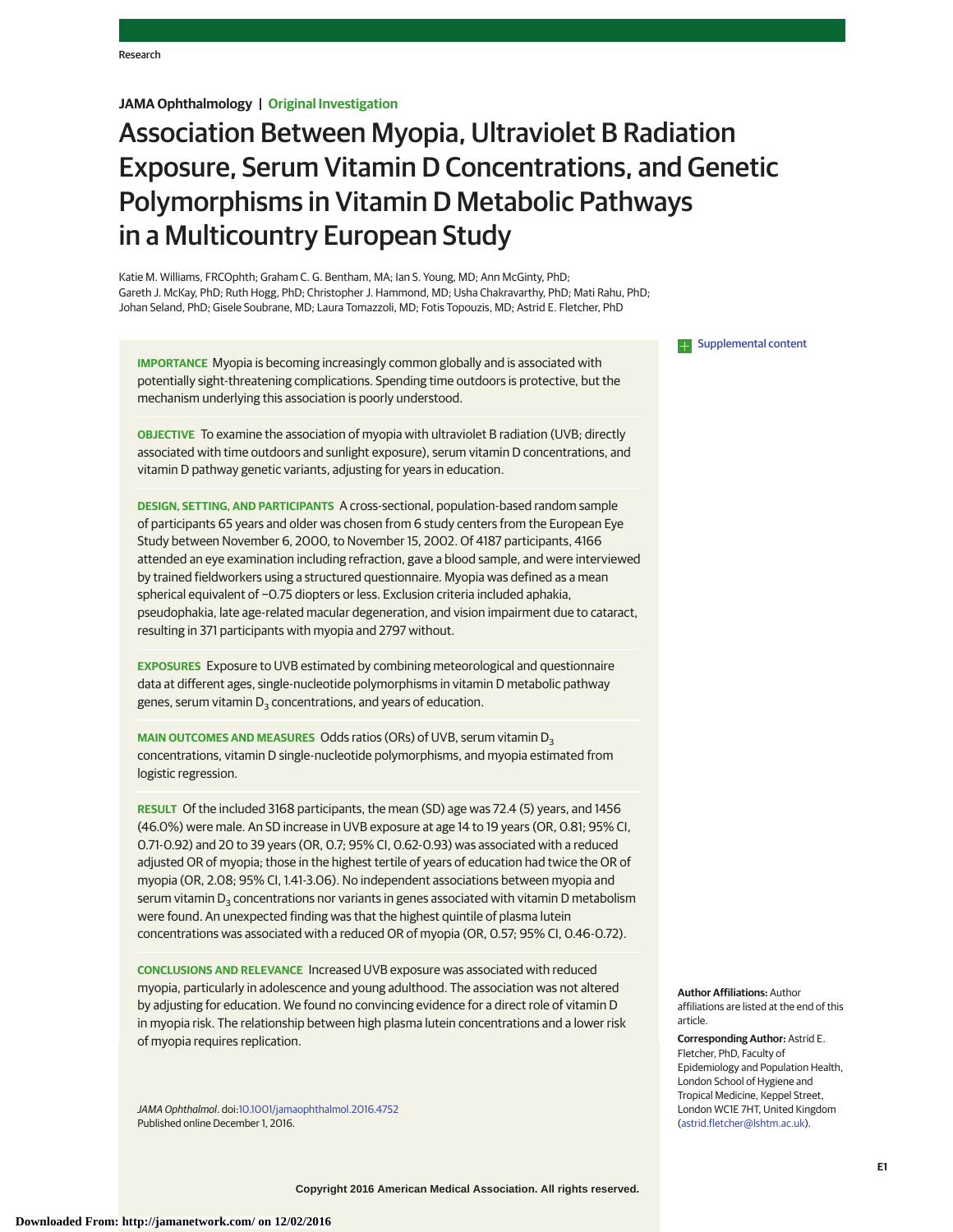Vopia, or short-sightedness, is a complex trait influ-<br>
enced by numerous environmental and genetic fac-<br>
tors. Myopia is becoming more common worldenced by numerous environmental and genetic facwide, most dramatically in urban Asia, but rises in prevalence have also been identified in the United States and Europe.<sup>1,2</sup> This has major implications, both visually and financially, for the global burden from this potentially sight-threatening condition.

An increased risk of myopia has been associated with urbanization, higher socioeconomic status, prenatal factors, near work, and education.<sup>2-5</sup> The protective effect of time outdoors on myopia has been identified in studies of schoolaged children and young adults, with replication in different climates.<sup>6-10</sup> A meta-analysis of 7 cross-sectional studies<sup>11</sup> concluded that there was a 2% reduced odds of myopia per additional hour of time spent outdoors per week. The recommendation for children to spend time outdoors provides an attractive option, and intervention studies are in progress.<sup>12</sup> However, it remains unclear which of the numerous elements associated with time spent outdoors, such as light intensity, ultraviolet radiation (UVR), or distant focus, confers the reduced risk of myopia. Vitamin D concentrations have been inversely associated with myopia in some but not all studies, $13-17$  while genetic polymorphisms in vitamin D pathway genes have been associated in 1 study but not in another.<sup>13,17</sup>

We exploited the availability of relevant existing information (ie, refractive status, UVR, education, serum vitamin D concentrations, and genetic polymorphisms in vitamin D pathway genes) in the European Eye Study with the objective of investigating their association with myopia.

# Methods

### Study Population

The European Eye Study was designed to maximize heterogeneity of UVR exposure and diet by selection of study centers from northern to southern Europe. Participants were recruited from November 6, 2000, to November 15, 2002, from random sampling of the population 65 years and older in the following centers: Bergen, Norway; Tallinn, Estonia; Belfast, United Kingdom; Paris-Creteil, France; Verona, Italy; Thessaloniki, Greece; and Alicante, Spain.<sup>18</sup> More than 11 000 people were invited, of whom 5040 participated (45.8% response rate). Written informed consent was obtained from all study participants. Ethical approval was obtained for each center from the local ethics committee, and the research adhered to the tenets of the Declaration of Helsinki.

Details of study design are described elsewhere.<sup>19</sup> Participants attended the examination center where they were interviewed by trained fieldworkers, underwent an ophthalmological examination, and gave a blood sample for blood measurements and genotyping. Information collected by the interviewers included years of education, smoking, alcohol use, a brief medical history, a semiquantitative food frequency questionnaire, and a detailed questionnaire on outdoor exposure.

# **Key Points**

**Question** What is the association between myopia and ultraviolet B radiation, serum vitamin D concentrations, and polymorphisms in vitamin D metabolism genes in a cross-sectional, population-based random sample of participants 65 years and older from north and south Europe?

**Findings** In this secondary analysis of the European Eye Study, only ultraviolet B radiation exposure was associated with a reduced odds ratio for myopia, especially in adolescence and early adulthood, despite adjustment for years in education.

**Meaning** This study, while not designed to determine cause and effect relationships, suggests that increased ultraviolet B exposure, a marker of sunlight exposure, is associated with reduced myopia.

## Measurement of UV Exposure

Full details of the methods have been published previously.20 Participants were sent a residence and employment history survey to complete in advance to facilitate recall at the interview.We used a questionnaire that asked about time spent outdoors between the hours of 9 AM and 5 PM and between 11 AM and 3 PM daily (from the age of 14 years) for different occupational and leisure periods (including homecare) and in retirement up to current age. Information from the questionnaire and residence calendar and geographical coordinates for residence were sent to the University of East Anglia in the United Kingdom to generate estimates of individual years of all-day (9 AM to 5 PM) or middle-of-the-day (11 AM and 3 PM) exposure for different wavelengths of light (ultraviolet A, ultraviolet B [UVB], and blue light). For all residences of 1 year or more, ambient UVB (minimal erythema dose $^{21}$ ) and ultraviolet A (J/cm<sup>2</sup>) were estimated from published sources that take into account time of day, month, and latitudinal variations.<sup>22</sup> We used published coefficients to adjust ambient clear-sky UV for cloud cover<sup>23</sup> and terrain.<sup>24</sup> For each wavelength of light, maximum potential lifetime dose was calculated as the sum of the time-weighted levels at each of the places of residence of the individual. Personal adult lifetime (ie, from age 14 years) UV exposure was estimated for each of the 3 wavelengths and summed for a mean annual lifetime dose at different ages for all-day and middle-of-the-day exposure.

## Visual Acuity and Refraction

The protocol for testing visual acuity (VA) was different in 1 of the European Eye Study centers (Alicante, Spain); data from this center was not included in the present analysis. All other centers followed the procedures described below. Presenting distance VA (ie, with spectacles if worn) was tested separately in each eye using the 4-meter ETDRS logMAR chart. Any participant who was unable to achieve 0.3 logMAR (ie, a 20/40 Snellen acuity) in either eye underwent automated refraction or manual retinoscopy, and their best-corrected VA was recorded. For persons who achieved 0.3 logMAR or better, the spectacle correction (if any) worn by the participant for each eye was measured by neutralization using a focimeter or by handheld lenses. The spherical equivalent was obtained by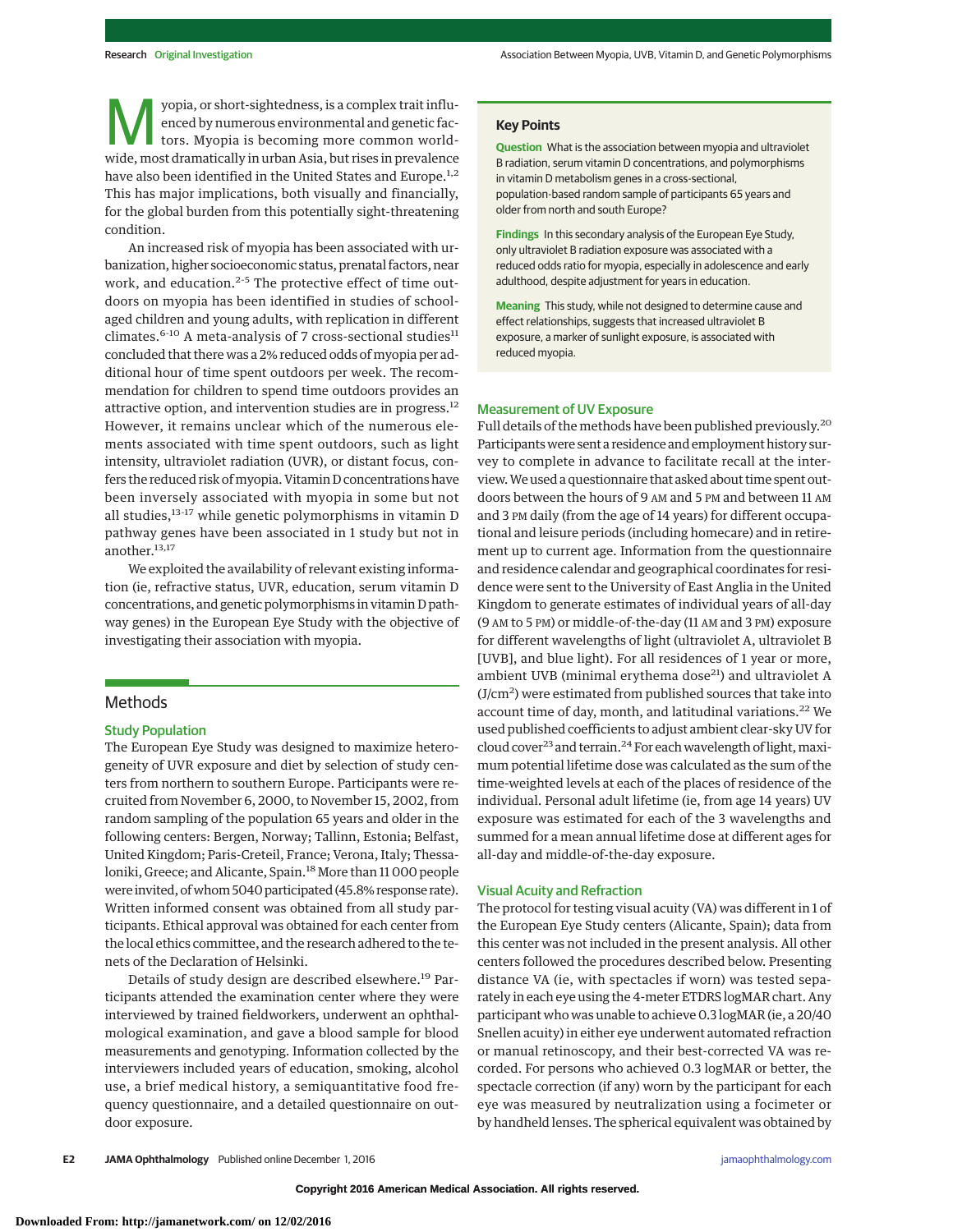adding half of the cylindrical value to the spherical value and the mean of the 2 eyes was calculated, commonly used in epidemiological studies.Myopiawas defined as a spherical equivalent of −0.75 diopters (D) or less (low myopia, ≤−0.75 to >−3 D; moderate myopia, ≤−3 to >−6 D; severe myopia, ≤−6 D). Those with a spherical equivalent greater than −0.75 D were not considered to have myopia, nor were those with an unaided VA higher than 0.3 logMAR when refraction was not measured. Participants with late age-related macular degeneration (AMD), aphakia or pseudophakia in either eye, or visual impairment (ie, less than 0.5 logMAR or 20/60 Snellen acuity or less) due to cataract were excluded.

## Blood Measurement

Blood samples were sent to a single laboratory (Queen's University Belfast in the United Kingdom) for analysis. Serum 25 hydroxy vitamin  $D_2$  (25[OH] $D_2$ ) and 25-hydroxy vitamin  $D_3$  $(25[OH]D<sub>3</sub>)$  concentrations were measured by liquid chromatography-tandem mass spectrometry.<sup>25</sup> In all analyses, vitamin D levels were adjusted for season of measurement. Plasma lutein concentrations, zeaxanthin concentrations, β-cryptoxanthin concentrations, α-carotene and β-carotene concentrations, α-tocopherol and γ-tocopherol concentrations, lycopene concentrations, and retinol concentrations were measured by reversed-phase high-performance liquid chromatography. Total ascorbate was measured using an enzymebased assay in plasma stabilized with metaphosphoric acid. All assays were standardized against appropriate National Institute of Standards and Technology standard reference materials. Cholesterol was measured using an enzymatic assay (Randox, Crumlin) on a Cobas FARA centrifugal analyzer (Roche Diagnostics).

### Statistical Analysis

Statistical analysis was carried out using Stata version 13 (StataCorp). All analyses took account of the study design of the 6 centers by use of robust errors. All-day (9 AM to 5 PM) adult lifetime UVB exposure and  $25(OH)D_3$  concentrations were the primary measures of interest, as vitamin  $D_3$  is produced in the skin following exposure to UVB whereas vitamin  $D_2$  is mainly derived from fortified foods and vitamin supplements.<sup>26</sup> Following the exclusion of 67 participants with very high levels, the distribution of  $25(OH)D<sub>3</sub>$  concentrations was normal. We investigated  $25(OH)D_3$  both as a continuous variable and categorized by quintiles. Dietary vitamin D was estimated using food composition tables $^{27}$  and was energy adjusted. Exposure to UVB was normalized using a square root transformation and then *z* transformed to investigate an increase in exposure of 1 SD. We calculated years of education from the difference between the start and leaving dates and categorized these data into tertiles to reflect the common tiers of education (ie, primary, secondary, and higher) for inclusion as an independent myopia risk factor.

We ran preliminary regression analyses to identify factors associated with changes in  $25(OH)D<sub>3</sub>$  concentrations and with UVB as possible confounders of any association withmyopia. A large number of variables were independently associated with  $25(OH)D_3$  concentrations, including age, sex, season, study center, current smoking, diabetes, obesity, dietary vitamin D intake, fish and fish oil supplement intake, and antioxidants, including vitamin C, lutein (or zeaxanthin), retinol, α-tocopherol, and cholesterol. Lutein and zeaxanthin were highly correlated (*r* = 0.85), and results were almost identical when separately introduced into the models; we presented lutein only for simplicity. Of these, only lutein was (inversely) associated with myopia and entered the models as a potential confounder. The factors independently associated with UVB were  $25(OH)D_3$  concentrations, study center, sex, and education; only education was (positively) associated with myopia. Therefore, in our final logistic regression models for myopia, we retained age, sex, study center, and season as well as our primary exposure variables (UVB,  $25[OH]D<sub>3</sub>$ , and education) and identified confounders, namely lutein. Our outcome measure was the confounder-adjusted association between myopia and our key exposures expressed as the adjusted odds ratio (OR) in logistic regression.

# Single-Nucleotide Polymorphism Selection, Genotyping, and Genetic Analyses

For reason of costs, genotyping was undertaken in a subsample of the main study. Data on vitamin D pathway singlenucleotide polymorphisms (SNPs) were available for a subset of 109 of 371 participants (29.4%) with myopia and 782 of 2797 participants (28.0%) without myopia. Ninety-three common SNPs located across 7 genes involved in vitamin D metabolism—*GC* (10), *RXRA* (14), *CYP2R1* (7), *DHCR7* (5), *VDR* (29), *CYP27B1* (7), and *CYP24A1* (21)—were selected from Phase III, release 2 HapMap data of Utah residents with ancestry in northern and western Europe using Haploview [\(http://www](http://www.broadinstitute.org/haploview) [.broadinstitute.org/haploview\)](http://www.broadinstitute.org/haploview) to determine linkage disequilibrium. Tag SNPs were selected using multimarker tagging with the following criteria:  $r^2$  greater than 0.8, minor allele frequency of 5% or greater, genotype call rate of 95% or greater, and no significant deviation from Hardy Weinberg equilibrium. Genotyping was performed by KBiosciences, and associations between genotypes and myopia status were investigated. Quality filters for exclusion of SNPs included call rates less than 95% and deviation from Hardy Weinberg equilibrium (*P* < .001). DNA samples were excluded if missing genotypes exceeded 10%. Other quality control measures included duplicates on plates, random sample allocation to plates, independent scoring of problematic genotypes by 2 individuals, and resequencing selected DNAs to validate genotypes. KBiosciences quality control also included validation of all SNP assays on a panel of 44 random white participant–derived samples and 4 nontemplate (negative) controls. Statistical genetic tests were performed using PLINK version 1.07 under an additive genotypic model.<sup>28</sup> Logistic regression adjusted for age, sex, season, and study center to examine association with individual SNPs.

# **Results**

The flow of participants in the study design is illustrated in Figure 1. We excluded 515 participants for aphakia or pseudo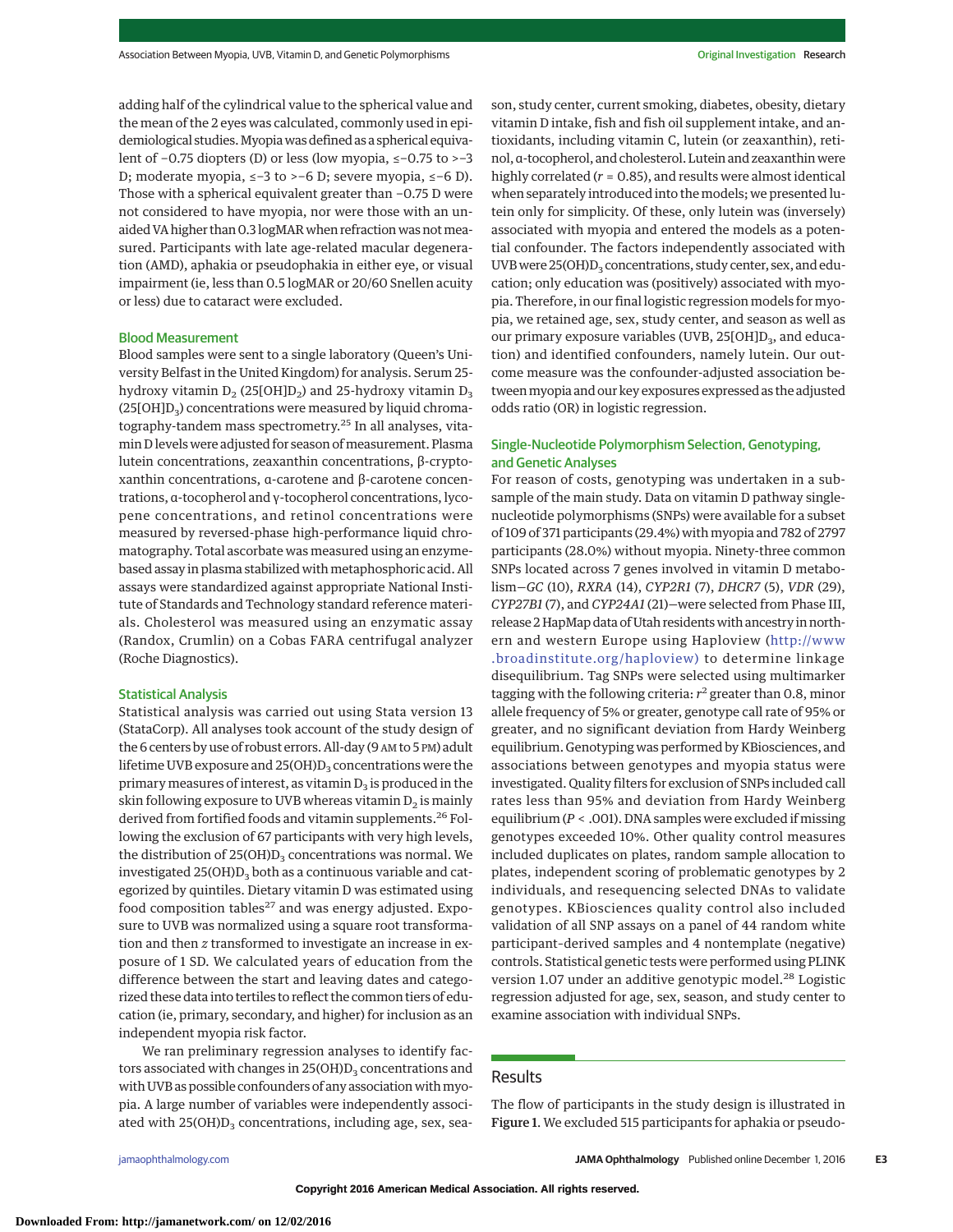phakia, 116 for late AMD, and 36 for vision impairment due to cataract. Relevant exposure data (mainly serum  $25[OH]D<sub>3</sub>$  concentrations) were missing in 297 participants (32 with myopia and 265 without myopia). Our final analysis was based on 371 participants with myopia, of which 24 (6.5%) had high myopia, and 2797 without myopia with complete data on all rel-



evant exposures. Included participants had a mean (SD) age of 72.4 (5) years, and 1456 (46.0%) were male.

In univariate analyses, there were no differences in the age or sex of people with myopia compared with those without, nor in smoking habit, alcohol use, or obesity (Table 1). Significant differences were observed between those with and without myopia in years of education, UVB exposure, and serum  $25(OH)D<sub>3</sub>$  concentrations, but there was no difference in dietary vitamin D intake.

In analyses adjusted for age, sex, and study center, an increase of 1 SD in personal lifetime UVB exposure was associated with reduced odds of myopia (OR, 0.72; 95% CI, 0.56- 0.93;  $P = .001$ ) (Table 2). Those in the highest tertile of years of education (median, 14 years) had twice the odds of myopia (OR, 2.08; 95% CI, 1.41-3.06; *P* = .001) compared with those in the lowest tertile (median, 7 years). In the adjusted analyses, there was no clear evidence for an association of 25  $(OH)D<sub>3</sub>$  concentrations (either continuous or by quintiles) with myopia. In contrast, those in the highest quintile of plasma lutein concentrations had nearly half the risk of myopia (adjusted OR, 0.57; 95% CI, 0.46-0.72) compared with the lowest quintile. In a further model adjusted for age, sex, study center, and season and incorporating  $25(OH)D<sub>3</sub>$  concentrations, lutein concentrations, education, and UVB, the estimates for each exposure were virtually unchanged. There was evidence for a stronger inverse association of UVB with increasing myopia severity (low myopia: OR, 0.87; 95% CI, 0.75- 1.01; *P* = .06; moderate myopia: OR, 0.59; 95% CI, 0.36-0.97; *P* = .04; severe myopia: OR, 0.39; 95% CI, 0.25-0.63; *P* = .001).

We investigated whether the association with myopia and UVB exposure varied by the personal UVB exposure experienced at different ages. Significant ORs for less myopia with increased UVB exposure were observed in adolescence and early adulthood, between ages 14 to 19 years and 20 to 29 years (Figure 2), but not for other age groups.

The subset of 891 patients (28.1%) with genetic data were similar in age (mean [SD] age, 73 [5] years), sex (49% male), and myopia severity (low myopia, 59%; moderate, 34%; and high, 7%) to those without genetic data. Of the 93 genetic variants associated with vitamin D metabolism, 1 SNP in *GC* was excluded for deviation from Hardy Weinberg equilibrium. Of the remaining SNPs, 4 were nominally associated with myo-

#### Table 1. Characteristics of Participants With and Without Myopia

| Characteristic <sup>a</sup>                      | <b>Myopia</b><br>$(n = 371)$ | <b>Without Myopia</b><br>$(n = 2797)$ | P Value <sup>b</sup> |
|--------------------------------------------------|------------------------------|---------------------------------------|----------------------|
| Age, mean (SD), y                                | 72.9(5.5)                    | 72.4(5.0)                             | .58                  |
| Male, No. (%)                                    | 174 (46.9)                   | 1282 (45.8)                           | .83                  |
| Years of education, median (IQR)                 | $11(7-14)$                   | $9(7-12)$                             | .01                  |
| UVB (minimal erythema dose),<br>median $(IQR)^c$ | 314 (140-566)                | 358 (224-585)                         | .01                  |
| $25(OH)D3$ , mean (SD), nmol/L                   | 45.3 (20.8)                  | 47.5 (20.9)                           | .01                  |
| Dietary vitamin D, median (IQR), µq/d            | $1.86(1.32-2.62)$            | $1.89(1.35-2.56)$                     | .62                  |
| Ever smoked, No. (%)                             | 179 (48.2)                   | 1350 (48.3)                           | .98                  |
| Alcohol at least weekly, No. (%)                 | 134 (36.1)                   | 1106 (39.5)                           | .49                  |
| Obesity (BMI > 30), No. (%)                      | 138 (37.2)                   | 1001 (35.8)                           | .82                  |
| Lutein, median (IQR), umol/L                     | $0.087(0.04-0.24)$           | $0.130(0.05-0.39)$                    | < 0.01               |

Abbreviations: 25(OH)D<sub>3</sub>, serum 25-hydroxy vitamin  $D_3$ ; BMI, body mass index (calculated as weight in kilograms divided by height in meters squared); IQR, interquartile range; UVB, ultraviolet B radiation.

#### <sup>a</sup> Univariate analyses.

**b** Difference in characteristic between those with and without myopia.

<sup>c</sup> Mean annual UVB exposure.

**E4 JAMA Ophthalmology** Published online December 1, 2016 **(Reprinted)** and provide a state of the state of the state of the state of the state of the state of the state of the state of the state of the state of the state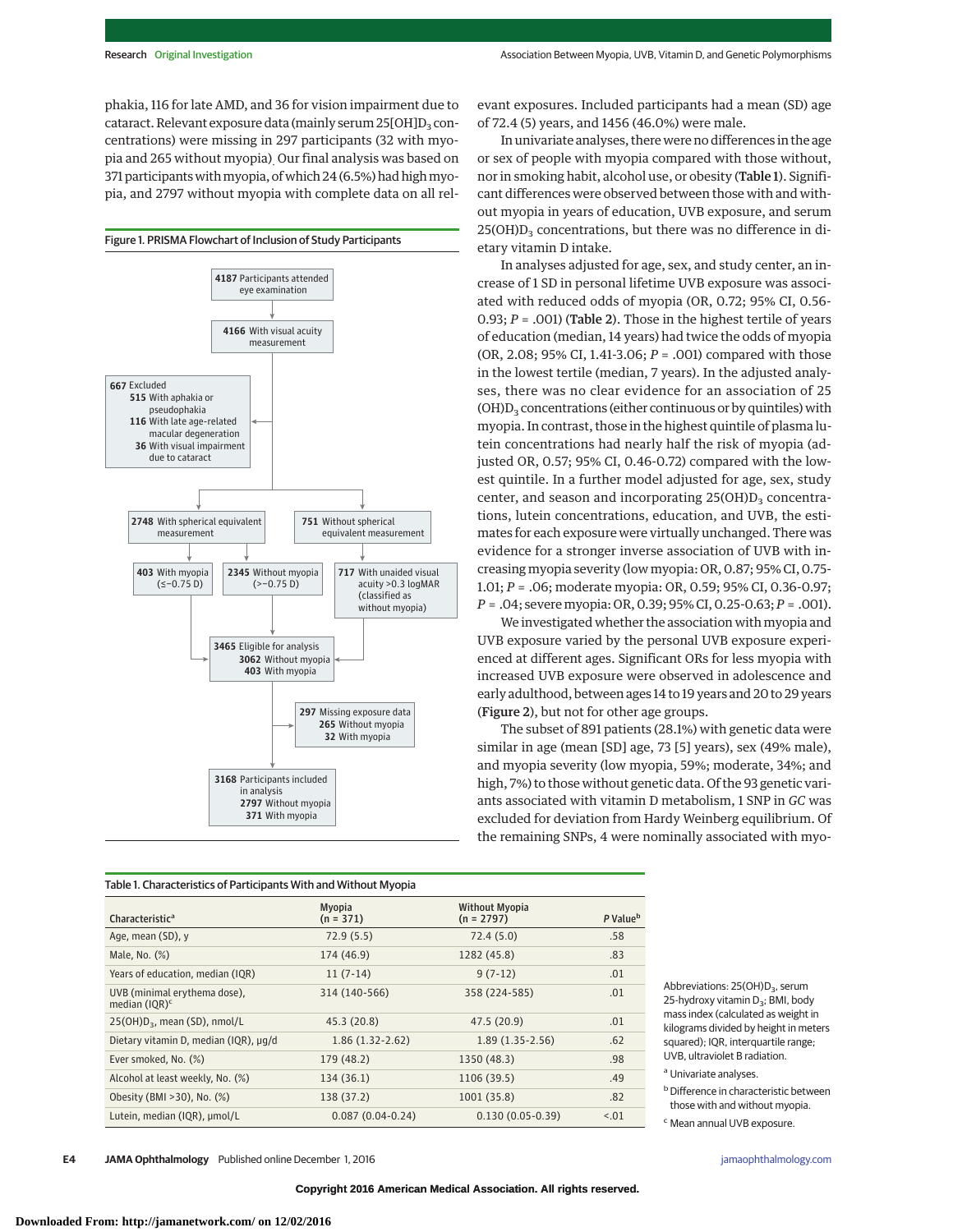Table 2. Association of Ultraviolet B Radiation Exposure, Education, Serum Vitamin D<sub>2</sub> Concentrations, and Lutein Concentrations With Myopia

| Characteristic                                      | Adjusted OR (95% CI) <sup>a</sup> | P Value <sup>b</sup> | Adjusted OR (95% CI) <sup>c</sup> | P Value <sup>b</sup> |
|-----------------------------------------------------|-----------------------------------|----------------------|-----------------------------------|----------------------|
| UVB exposure (1 SD increase)                        | $0.72(0.56-0.93)$                 | .01                  | $0.75(0.58-0.97)$                 | .03                  |
| Years of education, median                          |                                   | .001                 |                                   | < .001               |
| First tertile (7)                                   | 1 [Reference]                     | <b>NA</b>            | 1 [Reference]                     | <b>NA</b>            |
| Second tertile (10)                                 | $1.26(0.99-1.58)$                 | .06                  | $1.22(0.96-1.57)$                 | .10                  |
| Third tertile (14)                                  | $2.08(1.41-3.06)$                 | .001                 | $2.04(1.40-2.96)$                 | .001                 |
| 25(OH)D <sub>3</sub> concentrations<br>(continuous) | $0.99(0.98-1.00)$                 | .48                  | <b>NA</b>                         | <b>NA</b>            |
| Quintiles of $25(OH)D_3$<br>median, nmol/L          |                                   | .31                  |                                   | .31                  |
| First quintile (19.9)                               | 1 [Reference]                     | <b>NA</b>            | 1 [Reference]                     | <b>NA</b>            |
| Second quintile (33.1)                              | $0.96(0.79-1.31)$                 | .78                  | $0.95(0.74-1.22)$                 | .77                  |
| Third quintile (45.3)                               | $0.87(0.64 - 1.38)$               | .55                  | $0.89(0.59-1.36)$                 | .62                  |
| Fourth quintile (58.9)                              | $0.75(0.47-1.20)$                 | .24                  | $0.78(0.51-1.20)$                 | .28                  |
| Fifth quintile (77.0)                               | $0.87(0.51-1.47)$                 | .60                  | $0.87(0.56 - 1.38)$               | .59                  |
| Ouintiles of plasma lutein.<br>median, umol/L       |                                   | 15.001               |                                   | < .001               |
| First quintile (0.03)                               | 1 [Reference]                     | <b>NA</b>            | 1 [Reference]                     | <b>NA</b>            |
| Second quintile (0.05)                              | $0.93(0.80-1.08)$                 | .34                  | $0.94(0.81-1.10)$                 | .48                  |
| Third quintile (0.11)                               | $0.82(0.55 - 1.20)$               | .30                  | $0.83(0.55-1.25)$                 | .39                  |
| Fourth quintile (0.22)                              | $0.89(0.62 - 1.27)$               | .51                  | $0.87(0.63-1.19)$                 | .41                  |
| Fifth quintile (0.48)                               | $0.57(0.46 - 0.72)$               | .001                 | $0.59(0.48-0.73)$                 | < .001               |

Abbreviations: 25(OH)D<sub>3</sub>, serum 25-hydroxy vitamin  $D_3$ ; NA, not applicable; OR, odds ratio; UVB, ultraviolet B radiation.

- a Adjusted for age, sex, study center, and season for  $25(OH)D<sub>3</sub>$  and lutein concentrations.
- **b** P value for effect of each variable on myopia.
- <sup>c</sup> Adjusted for age, sex, study center, season, and all variables in the model (namely, UVB exposure, education, 25(OH)D<sub>3</sub> concentrations, and plasma lutein concentrations).

Figure 2. Association of All-Day Ultraviolet B (UVB) Exposure at Different Ages With Myopia



Adjusted for age at time of examination, sex, study center, and years of education. Error bars indicate 95% CIs.

pia (3 in *CYP2RI* and 1 in *CYP24A1*)*,* but none withstood correction for multiple testing (eTable in the [Supplement\)](http://jama.jamanetwork.com/article.aspx?doi=10.1001/jamaophthalmol.2016.4752&utm_campaign=articlePDF%26utm_medium=articlePDFlink%26utm_source=articlePDF%26utm_content=jamaophthalmol.2016.4752).

## Discussion

We found that higher annual lifetime UVB exposure, directly related to time outdoors and sunlight exposure, was associated with reduced odds of myopia. Exposure to UVB between ages 14 and 29 years was associated with the highest reduction in odds of adult myopia. Myopia was more than twice as common in participants in the highest tertile of education. The association between UVB, education, and myopia remained even after respective adjustment. This suggests that the high

rate of myopia associated with educational attainment is not solely mediated by lack of time outdoors.

The protective effect of time outdoors on myopia is well established.6-9,29 Time outdoors reflects various physiological effects that have been associated with or hypothesized to influence myopia, including brighter light levels,<sup>30,31</sup> a different spectrum of wavelengths compared with artificial lighting with reduced UVR, and an extended focal distance with less hyperopic peripheral defocus.<sup>32</sup> Ultraviolet conjunctival autofluorescence, an indirect marker of ocular sun exposure (in particular, UVR), is inversely associated with myopia $^8$  and has a stronger effect than time outdoors assessed using questionnaires. One small study $33$  measuring UVR using dosimeters found differing exposure between those with emmetropia, those with stable myopia, and those with progressing myopia.

Proposed mediating mechanisms include activation of dopaminergic retinal amacrine cells, which are stimulated by light<sup>31</sup> and influence ocular axial growth,<sup>34</sup> and higher serum vitamin D concentrations induced by sunlight. We, like others, did not find evidence to support the association between myopia and serum vitamin D concentrations<sup>16</sup> or genes involved in vitamin D metabolism. A previous publication<sup>17</sup> examined 12 SNPS from 2 vitamin D pathway genes (*VDR*and *GC*) and reported a significant association between [rs2853559](https://www.ncbi.nlm.nih.gov/snp/2853559) in *VDR*in the overall sample of 289 participants with myopia and 81 controls and a further 3 variants in *VDR* within a subset of participants with low and moderate myopia. In a more recent publication,<sup>13</sup> 33 SNPs across 6 genes associated with vitamin D metabolism were examined in more than 2000 individuals in relation to both refractive error and axial length. Nominal significance was identified for variants in *CYP24A1* and *VDR*, but none withstood correction for multiple testing. We inves-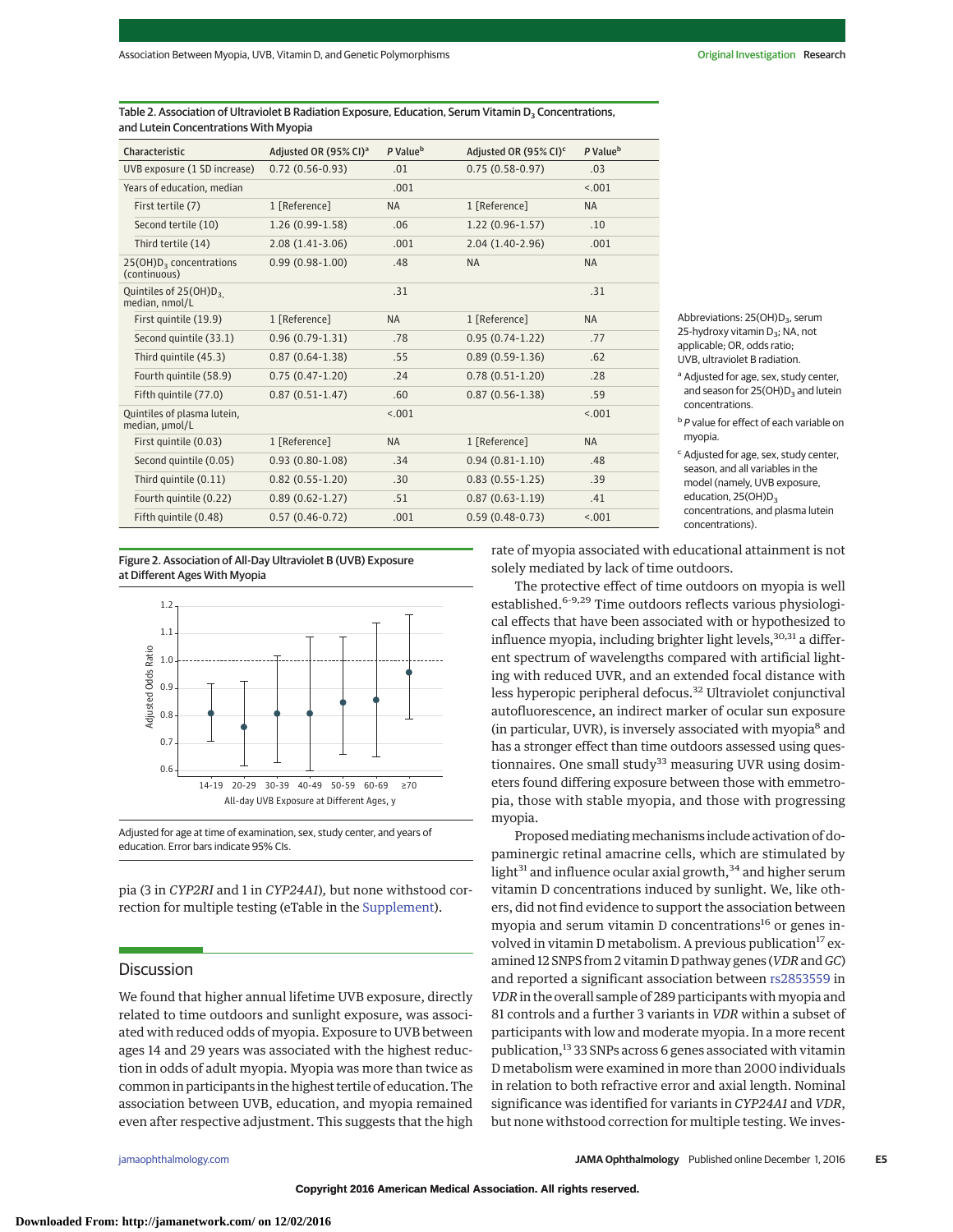tigated the association between myopia and 92 variants in vitamin D metabolism genes, identifying nominal significance in 3 SNPs in *CYP2R1* and 1 SNP in *CYP24A1* (not the same variant as the aforementioned study). None withstood correction for multiple testing. We acknowledge low power for this type of analysis, but notably, we studied more variants as well as previously unexamined genes (ie,*CYP2R1* and*RXRA*) in a substantial cohort.

Those in the highest fifth of plasma lutein concentrations had approximately 40% reduced odds of myopia. We excluded those with late AMD because we have previously shown an increased risk of late AMD with blue light exposure in those with low levels of key antioxidants, including lutein.<sup>20</sup> Sensitivity analyses made no appreciable difference; myopia (OR, 0.56; 95% CI, 0.46-0.70) in the highest quintile of lutein was similar when 72 individuals with late AMD were included or excluded (OR, 0.57 vs 0.56). Lutein is a retinal carotenoid, responsible formuch of themacular pigment optical density, and has antioxidative, anti-inflammatory, and structural effects in neural tissue.<sup>35</sup> Lutein has been associated with a reduced risk of AMD,<sup>36</sup> with improved contrast sensitivity in healthy individuals,<sup>37</sup> and (inversely) with axial length (and thus axial myopia).<sup>38</sup> Although limited evidence for an association between lutein and myopia is gained from this analysis and, importantly, no causative role can be inferred, it does raise interesting hypotheses for a potential role.

myopia was identified after the interview. A weakness of our study was that we did not collect any data on UVB exposure during childhood, which could be argued to be more relevant in myopia development. However, a significant proportion of refractive error develops in adolescence and early adulthood,<sup>39</sup> and our results showed the greatest effects for these age groups. No myopia was defined either by refraction or good, unaided VA when refraction was unknown. This definition was used in attempt to minimize bias, but to ensure this was appropriate, we performed sensitivity analyses in which those without myopia were only classified on the basis of measured refractive error; analysis using this definition produced very similar results. A limitation was also that vitamin D and lutein concentrations were measured in later life. The association between myopia development and these factors may be more relevant in younger ages. However, there is evidence, albeit limited, that an individual's 25(OH)D concentrations are reproducible over time.<sup>40</sup> Variants in vitamin D pathway genes are not subject to these concerns of temporality and confounding (mendelian randomization); hence, any association with myopia would strengthen a causal relationship with vitamin D. Therefore, we consider it unlikely that vitamin D plays a role in myopia.

# **Conclusions**

Study Limitations

This study has limitations. We retrospectively calculated UVB exposure data through highly detailed questionnaires over the life course and used this data together with geographically specific, historical data on UVR. Our measure is subject to recall error and lacks the heightened accuracy of UV exposure achieved with light meters. However, we do not have any reason to believe that the UVB association would be biased, as This study suggests lifetime exposure of UVB is associated with reduced myopia in adulthood. The protective association is strongest with exposure in adolescence and younger adult life and with increasing severity of myopia. As the protective effect of time spent outdoors is increasingly used in clinical interventions, a greater understanding of the mechanisms and life stages at which benefit is conferred is warranted.

#### ARTICLE INFORMATION

**Accepted for Publication:** October 8, 2016.

**Published Online:** December 1, 2016. doi[:10.1001/jamaophthalmol.2016.4752](http://jama.jamanetwork.com/article.aspx?doi=10.1001/jamaophthalmol.2016.4752&utm_campaign=articlePDF%26utm_medium=articlePDFlink%26utm_source=articlePDF%26utm_content=jamaophthalmol.2016.4752)

**Author Affiliations:** Department of Ophthalmology, King's College London, London, United Kingdom (Williams, Hammond); Department of Twin Research and Genetic Epidemiology, King's College London, London, United Kingdom (Williams); School of Environmental Sciences, University of East Anglia, East Anglia, United Kingdom (Bentham); Centre for Public Health, Queen's University Belfast, Belfast, United Kingdom (Young, McGinty, McKay); Centre for Experimental Medicine, Institute of Clinical Science, Queen's University Belfast, Belfast, United Kingdom (Hogg, Chakravarthy); Department of Epidemiology and Biostatistics, National Institute for Health Development, Tallinn, Estonia (Rahu); Eye Department, University of Bergen, Bergen, Norway (Seland); Department of Ophthalmology, Hôtel-Dieu de Paris, Paris Descartes University, Paris, France (Soubrane); Ophthalmology Clinic, University of Verona, Verona, Italy (Tomazzoli); Department of Ophthalmology, Aristotle University of Thessaloniki School of Medicine, Thessaloniki,

Greece (Topouzis); Faculty of Epidemiology and Population Health, London School of Hygiene and Tropical Medicine, London, United Kingdom (Fletcher).

**Author Contributions:** Dr Fletcher had full access to all of the data in the study and takes responsibility for the integrity of the data and the accuracy of the data analysis. Concept and design: Williams, McKay, Chakravarthy, Rahu, Tomazzoli, Topouzis, Fletcher. Acquisition, analysis, or interpretation of data: Williams, Bentham, Young, McKay, Hogg, Hammond, Chakravarthy, Rahu, Seland, Soubrane, Topouzis. Drafting of the manuscript: Williams, McKay, Tomazzoli, Fletcher. Critical revision of the manuscript for important intellectual content: Bentham, Young, McKay, Hogg,

Hammond, Chakravarthy, Rahu, Seland, Soubrane, Topouzis. Statistical analysis: Williams, McKay, Fletcher.

Obtained funding: Bentham, McKay, Topouzis, Fletcher. Administrative, technical, or material support:

Williams, Young, Hogg, Rahu, Soubrane, Tomazzoli. Supervision: Hammond, Chakravarthy.

**Conflict of Interest Disclosures:** All authors have completed and submitted the ICMJE Form for Disclosure of Potential Conflicts of Interest. Dr Rahu was financed by the Estonian Ministry of Education and Science. Dr Williams acknowledges financial support from a Medical Research Council (UK) Clinical Research Training Fellowship. No other disclosures were reported.

**Funding/Support:** The European Eye Study was supported by the European Commission Vth Framework (QLK6-CT-1999-02094), with additional funding for cameras provided by the Macular Disease Society UK. Funding for serum vitamin D analyses was provided by Guide Dogs for the Blind (OR2011-05d).

**Role of the Funder/Sponsor:** The funders had no role in the design and conduct of the study; collection, management, analysis, and interpretation of the data; preparation, review, or approval of the manuscript; and decision to submit the manuscript for publication.

**Previous Presentation:** Parts of this material were presented at the 2016 Association for Research and Vision in Ophthalmology Meeting (Abstract No. 1413); May 2, 2016; Seattle, Washington.